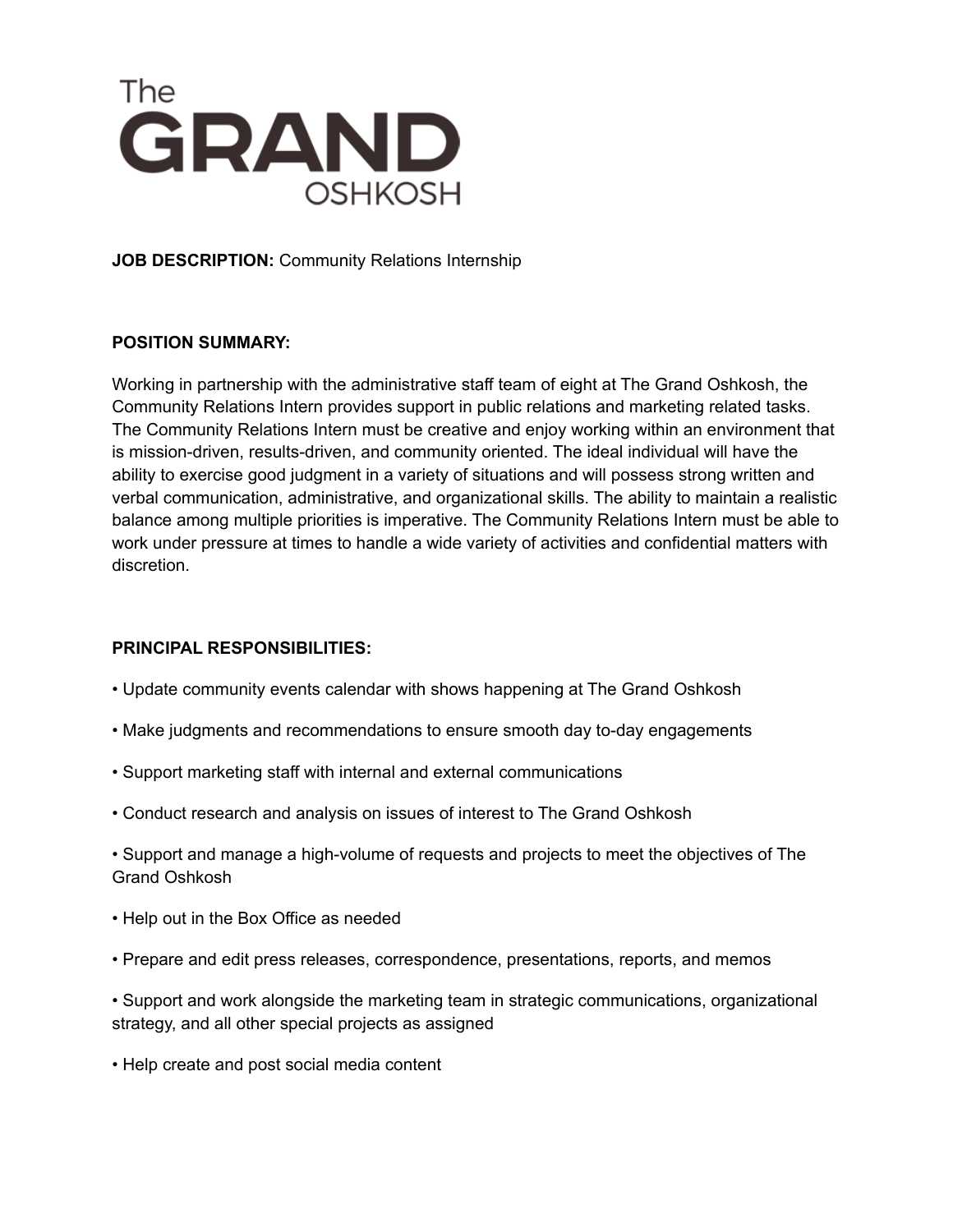• Maintain quality filing and communications systems including contact management, document management, and archiving

- Support and work in partnership with the Executive Assistant with donor/funder relations
- •Assist in communications using QLab, Canva, Watchfire Ignite OP and Microsoft
- Assist in other administrative tasks as needed

#### **Hours: No more than 20 hours per week**

## **Pay: This internship is unpaid**

## **Start/End Date: Will be discussed upon interest**

#### **Requirements:**

Applicants must have an interest in the field of Public Relations, Theater, Marketing, Communications, or Business. Students majoring or pursuing an emphasis in communication, Public Relations, Marketing and/or meeting and event management will benefit most from this experience. Ideal candidates will possess the following skills and characteristics:

- Excellent oral and written communication skills
- Detail oriented
- Highly organized
- Punctual

● Must be available to work some weekday hours (Mon-Fri) and potentially evenings and weekends for live events.

**ABOUT THE GRAND OSHKOSH:** The Grand Oshkosh (TGO) operates the historic Grand Opera House (built 1883) as a not-for-profit performing arts center. It is a regional arts center that serves Oshkosh, the Fox Valley, and Northeast Wisconsin. The 100 or so events presented in any given year include national touring artists, arts-in-education programming, local and regional arts partner events; highschool theatre events; artist outreach into the community; public gatherings; weddings, and business meetings. Since the 1986 restoration, TGO has implemented four major capital improvements to the facility - the creation of The Grand Lounge support facility, the creation of premium seating ("Suite Seats"), a \$2.1 million project to repair